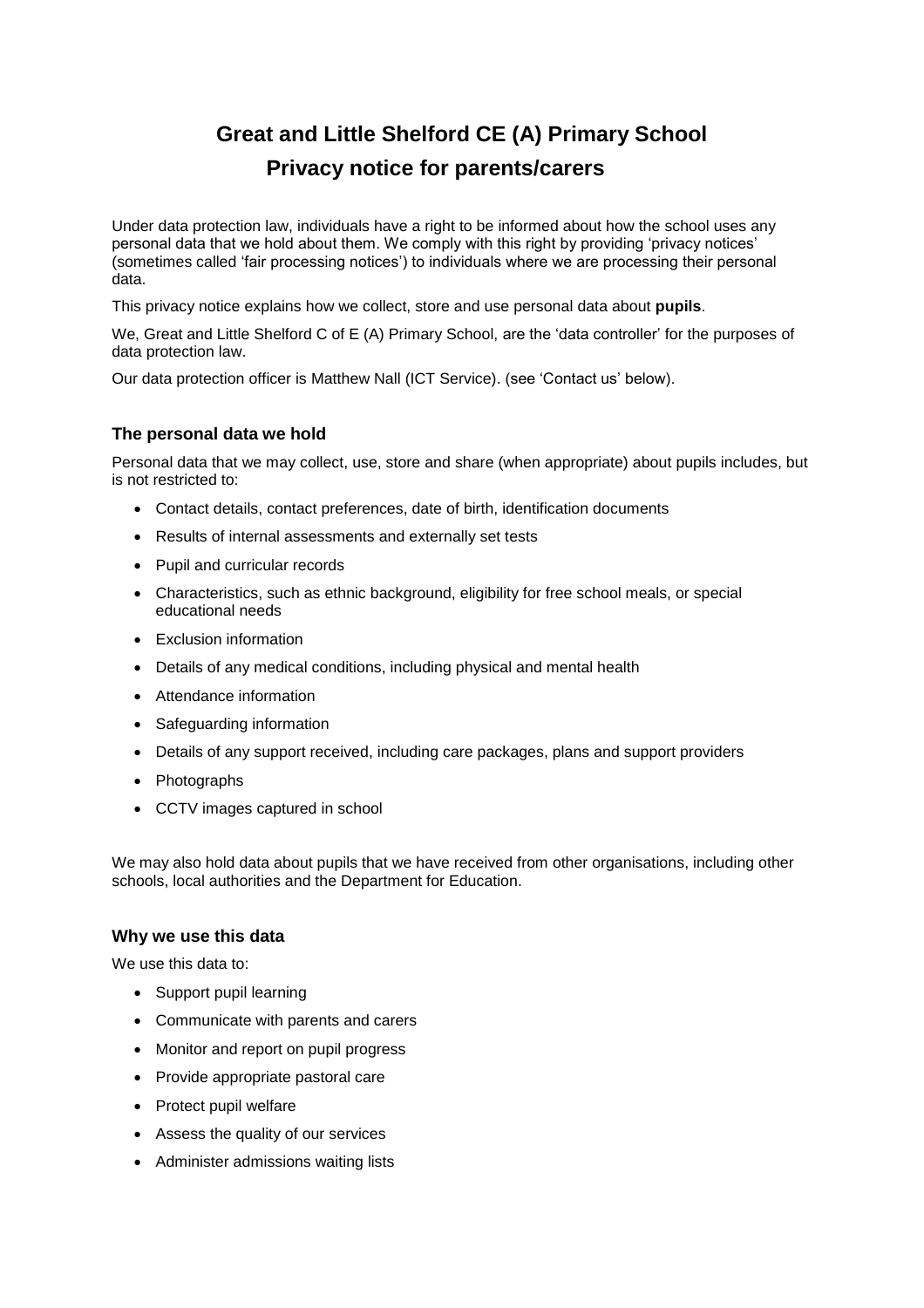- Carry out research
- Comply with the law regarding data sharing

# **Our legal basis for using this data**

We only collect and use pupils' personal data when the law allows us to. Most commonly, we process it where:

- We need to comply with a legal obligation
- We need it to perform an official task in the public interest

Less commonly, we may also process pupils' personal data in situations where:

- We have obtained consent to use it in a certain way
- We need to protect the individual's vital interests (or someone else's interests)

Where we have obtained consent to use pupils' personal data, this consent can be withdrawn at any time. We will make this clear when we ask for consent, and explain how consent can be withdrawn.

Some of the reasons listed above for collecting and using pupils' personal data overlap, and there may be several grounds which justify our use of this data.

# **Collecting this information**

While the majority of information we collect about pupils is mandatory, there is some information that can be provided voluntarily.

Whenever we seek to collect information from you or your child, we make it clear whether providing it is mandatory or optional. If it is mandatory, we will explain the possible consequences of not complying.

## **How we store this data**

We keep personal information about pupils while they are attending our school. We may also keep it beyond their attendance at our school if this is necessary in order to comply with our legal obligations. Our record retention schedule sets out how long we keep information about pupils. *A copy of the record retention schedule is available from the school office on request.* 

# **Data sharing**

We do not share information about pupils with any third party without consent unless the law and our policies allow us to do so.

Where it is legally required or necessary (and it complies with data protection law) we may share personal information about pupils with:

- Our local authority to meet our legal obligations to share certain information with it, such as safeguarding concerns and exclusions
- The Department for Education
- The pupil's family and representatives
- Educators and examining bodies
- Our regulator
- Suppliers and service providers to enable them to provide the service we have contracted them for
- Financial organisations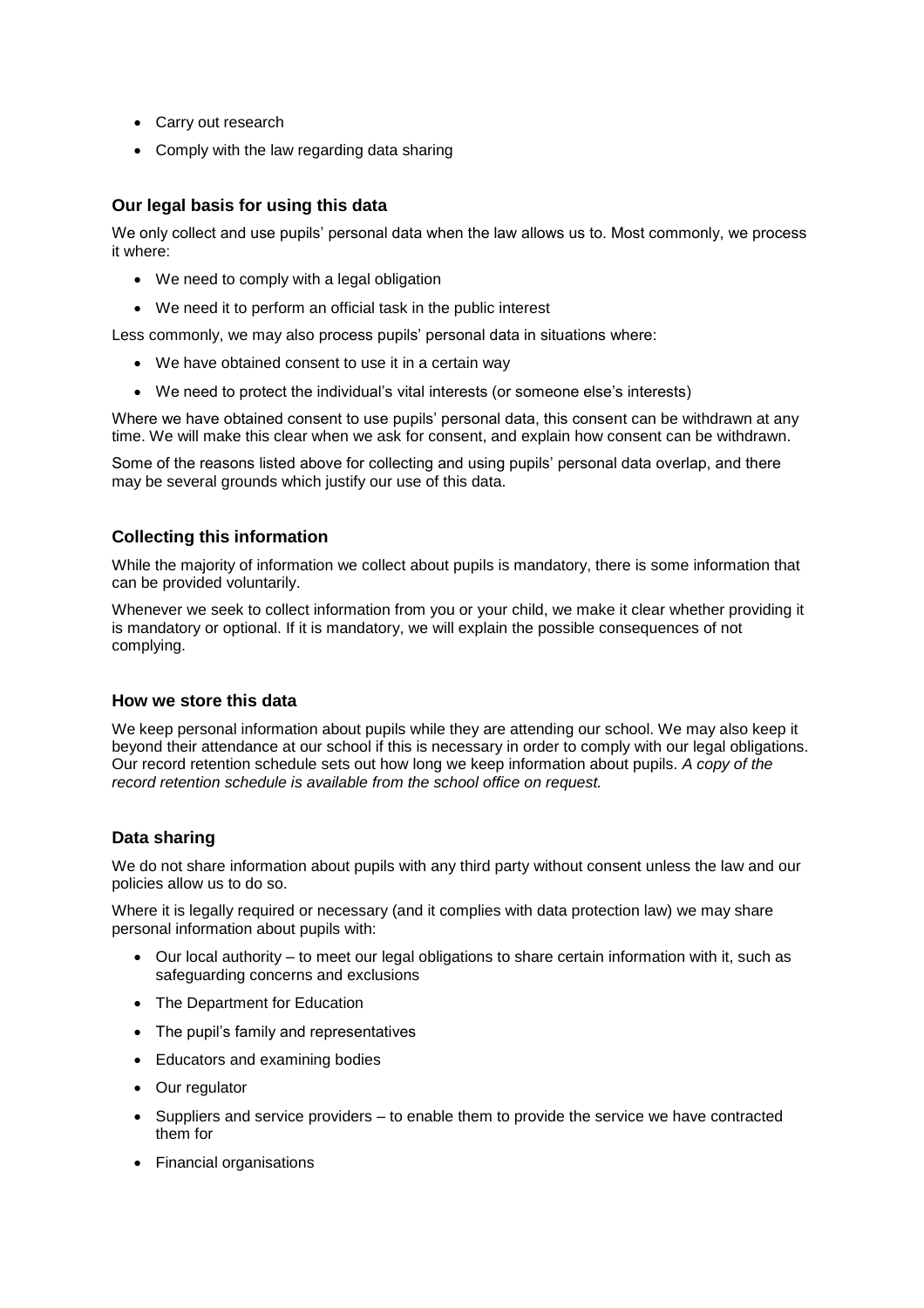- Central and local government
- Our auditors
- Survey and research organisations
- Health authorities
- Security organisations
- Health and social welfare organisations
- Professional advisers and consultants
- Charities and voluntary organisations
- Police forces, courts, tribunals
- Professional bodies

#### **National Pupil Database**

We are required to provide information about pupils to the Department for Education as part of statutory data collections such as the school census.

Some of this information is then stored in the [National Pupil Database](https://www.gov.uk/government/publications/national-pupil-database-user-guide-and-supporting-information) (NPD), which is owned and managed by the Department and provides evidence on school performance to inform research.

The database is held electronically so it can easily be turned into statistics. The information is securely collected from a range of sources including schools, local authorities and exam boards.

The Department for Education may share information from the NPD with other organisations which promote children's education or wellbeing in England. Such organisations must agree to strict terms and conditions about how they will use the data.

For more information, see the Department's webpage on [how it collects and shares research data.](https://www.gov.uk/data-protection-how-we-collect-and-share-research-data)

You can also [contact the Department for Education](https://www.gov.uk/contact-dfe) with any further questions about the NPD.

#### **Transferring data internationally**

Where we transfer personal data to a country or territory outside the European Economic Area, we will do so in accordance with data protection law.

## **Parents and pupils' rights regarding personal data**

Individuals have a right to make a **'subject access request'** to gain access to personal information that the school holds about them.

Parents/carers can make a request with respect to their child's data where the child is not considered mature enough to understand their rights over their own data (usually under the age of 12), or where the child has provided consent.

Parents also have the right to make a subject access request with respect to any personal data the school holds about them.

If you make a subject access request, and if we do hold information about you or your child, we will:

- Give you a description of it
- Tell you why we are holding and processing it, and how long we will keep it for
- Explain where we got it from, if not from you or your child
- Tell you who it has been, or will be, shared with
- Let you know whether any automated decision-making is being applied to the data, and any consequences of this